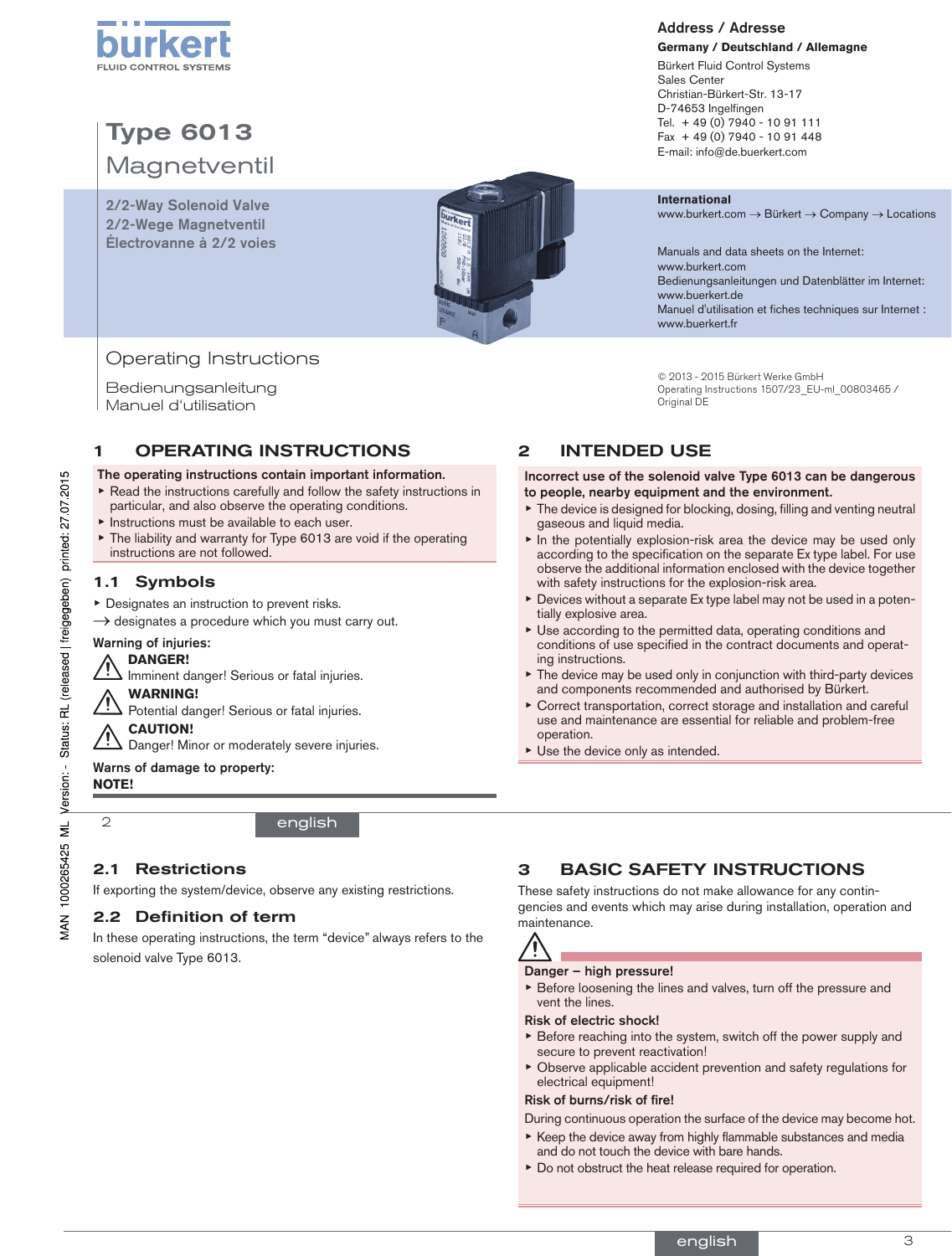#### Destruction of the coil by overheating!

▶ Connect the coil electrically only when the housing has been installed. In the case of AC voltage pay attention to movable core.

# To prevent injury, ensure that:

- ▶ Do not supply the medium connectors of the system with aggressive or flammable mediums.
- ▶ Do not make any external modifications to the device bodies. Ensure that the system cannot be activated unintentionally.
- ▶ Installation and repair work may be carried out by authorized technicians only and with the appropriate tools.
- ▶ After an interruption in the power supply or pneumatic supply, ensure that the process is restarted in a defined or controlled manner.
- ▶ Do not put any loads on the body.
- ▶ Observe the general regulations of technology.

# 4 TECHNICAL DATA

## 4.1 Conformity

In accordance with the EC Declaration of conformity, the solenoid valve Type 6013 is compliant with the EC Directives (if applicable).

### 4.2 Standards

The applied standards, which verify conformity with the EC Directives, can be found on the EC-Type Examination Certificate and / or the EC Declaration of Conformity (if applicable).

# 4.3 Operating conditions

# **WARNING!**

Heat sources and temperature fluctuations may cause malfunctions or leaks!

- ▶ If the device is used outdoors, do not expose it unprotected to the weather conditions.
- ▶ Avoid heat sources which may cause the allowable temperature range to be exceeded.

4

### english

#### Medium temperature:

4.5 Type label (example)

| Operating<br>principles |                                                                                                                                                                                | <b>Sealing material</b> |                                                     | <b>Medium temperature</b>                                |  |
|-------------------------|--------------------------------------------------------------------------------------------------------------------------------------------------------------------------------|-------------------------|-----------------------------------------------------|----------------------------------------------------------|--|
| CFA                     |                                                                                                                                                                                | <b>FKM</b>              |                                                     | $-10$ $+100$ °C (PA Coil)<br>-10  +120 °C (Epoxide Coil) |  |
|                         |                                                                                                                                                                                | PTFE/Graphite           |                                                     | $-10$ +180 °C                                            |  |
| <b>CFB</b>              |                                                                                                                                                                                | <b>FKM</b>              |                                                     | $-10$ $+100$ °C (AC)<br>$-10$ $+120$ °C (DC)             |  |
| Ambient temperature:    |                                                                                                                                                                                | $-10 - +55$ °C          |                                                     |                                                          |  |
| Viscosity:              |                                                                                                                                                                                |                         | $21 \text{ mm/s}$                                   |                                                          |  |
| Protection class:       |                                                                                                                                                                                |                         | IP65 in accordance with EN 60529 with<br>cable plug |                                                          |  |
| Media:                  | neutral gaseous and liquid media, which do not attack<br>body and sealing materials (see table of resistance under<br>www.burkert.com)<br>Check resistance in individual cases |                         |                                                     |                                                          |  |

### 4.4 Fluidic data

| <b>Operating principle</b> |               |                                |  |  |  |  |
|----------------------------|---------------|--------------------------------|--|--|--|--|
| A<br>(NC)                  | 2(A)<br>1 (P) | 2/2-way valve, normally closed |  |  |  |  |
| B<br>(NO)                  | 2(B)<br>1(P)  | 2/2-way valve, normally open   |  |  |  |  |

Pressure range: see type label

Line connectors: Type 6013: G1/8, G1/4, G3/8, Flange Type 6013A: G1/8, G1/4



Note the information specified on the type label for voltage, type of current, and pressure.

english

### 5

### 4.6 Electrical data

| Connections:            |                                                                                         | DIN EN 175301-803 Form A<br>for cable plug Type 2508                                                                                                 |  |  |
|-------------------------|-----------------------------------------------------------------------------------------|------------------------------------------------------------------------------------------------------------------------------------------------------|--|--|
| Supply voltage:         | Type 6013: 24 V DC ± 10 %<br>max. residual ripple 10 %<br>24 V / 50 Hz<br>230 V / 50 Hz |                                                                                                                                                      |  |  |
|                         | Type 6013A: 24 V DC $\pm$ 10 %<br>max. residual ripple 10 %<br>230 V / 50 Hz            |                                                                                                                                                      |  |  |
| Voltage tolerance:      | ±10%                                                                                    |                                                                                                                                                      |  |  |
| Nominal output:         |                                                                                         | CFA: 8 W (5 W, 10 W)<br>CFB AC: $7 W (9 W)$<br>DC: 8 W                                                                                               |  |  |
|                         |                                                                                         | Impulse version DC: 7 W                                                                                                                              |  |  |
| Nominal operating mode: |                                                                                         | 100 % continuous operation<br>for block installation:<br>5 W continuous operation<br>on request a. A.<br>8 W intermittent operation 60 %<br>(30 min) |  |  |

Voltage, Frequency, Output

Nominal connection pressure

if applicable

Ident. no.

Ο÷

**Made in Germany**

Type Circuit function

> ᅚ rker

**Orifice** Sealing material

Body material

6013 A 2,0 FKM MS

24V 50Hz 7W G1/8 PN 0-10 bar

00450000 WXXX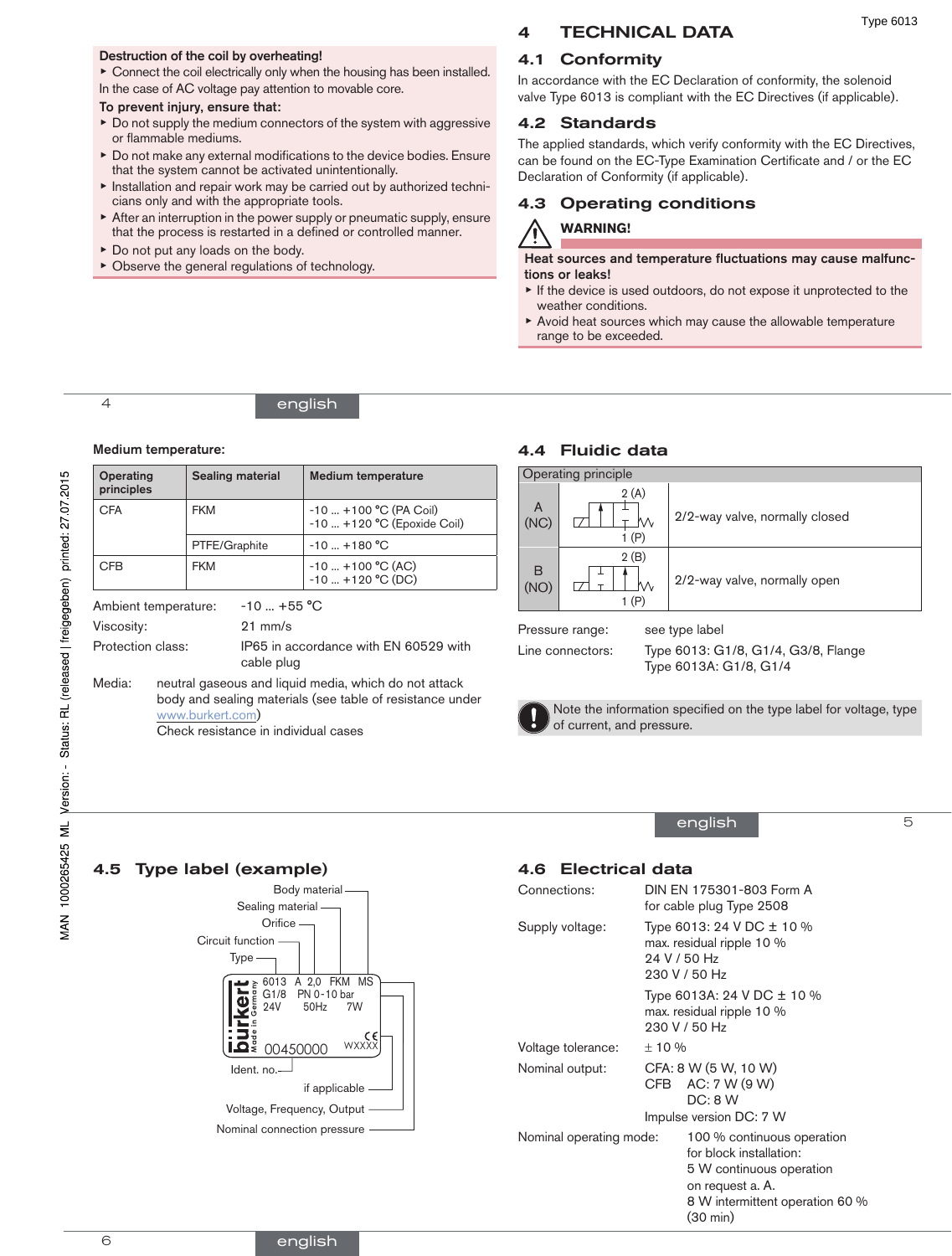### 5 INSTALLATION

# 5.1 Safety instructions

#### **DANGER!** Ί

#### Risk of injury from high pressure in the equipment!

▶ Before loosening the lines and valves, turn off the pressure and vent the lines.

#### Risk of injury due to electrical shock!

- $\triangleright$  Before reaching into the system, switch off the power supply and secure to prevent reactivation!
- $\triangleright$  Observe applicable accident prevention and safety regulations for electrical equipment!

**WARNING!**

**WARNING!**

the valve.

Danger – escaping medium!

 $\blacktriangleright$  Ensure that the manifold is even.

surface quality of the manifold inadequate.

#### Risk of injury from improper installation!

▶ Installation may be carried out by authorized technicians only and with the appropriate tools!

#### Risk of injury from unintentional activation of the system and an uncontrolled restart!

Leaking connections if seals not seated properly, if manifold uneven or if

▶ Make certain the seals included with delivery are properly seated in

 $\blacktriangleright$  Ensure that the surface quality of the manifold is adequate.

- ▶ Secure system from unintentional activation.
- ▶ Following installation, ensure a controlled restart.

# 5.2 Fluid installation

Installation position: any, actuator preferably upwards.

#### Procedure:

- $\rightarrow$  Clean any possible dirt off the pipelines and flange connections.
- $\rightarrow$  Install a dirt trap to prevent malfunctions (0.2 ... 0.4 mm).



#### Pay attention to the flow direction of the valve: from 1 (P)  $\rightarrow$  $2(A)$  (CFA) or from  $1(P) \rightarrow 2(B)$  (CFB).

#### Valve with threaded connection:

 $\rightarrow$  Use PTFE tape as sealing material.

#### **NOTE!**

### Caution risk of breakage!

• Do not use the coil as a lifting arm.

 $\rightarrow$  Hold the device with a Open-end wrench on the body and screw into the pipeline.

english

#### Valve with flanged connection:

- $\rightarrow$  Remove the cover plate.
- $\rightarrow$  Loosen the nut on the coil and remove coil.

7

Type 6013

# 5.3 Electric installation

# **WARNING**

#### Risk of injury due to electrical shock!

- $\triangleright$  Before reaching into the system, switch off the power supply and secure to prevent reactivation!
- Observe applicable accident prevention and safety regulations for electrical equipment!

If the protective conductor contact between the coil and body is missing, there is danger of electrical shock!

- ▶ Always connect protective conductor.
- Check electrical continuity between coil and body.



# Note the voltage and current type as specified on the type label.

#### Procedure:

- $\rightarrow$  Check that the seal is correctly seated.
- $\rightarrow$  Screw cable plug tightly onto coil (max. 1 Nm).

# Control of pulse version

Correct polarity is essential to ensure that the device functions: Note identification on the upper side of the coil. Pulse duration at least 50 ms.



| <b>Specifications</b> | <b>Terminal connections</b>      |
|-----------------------|----------------------------------|
| Valve (P seat)        | $(+)$ on terminal 2,             |
|                       | $(-)$ on terminal 1              |
| Valve (P seat)        | $(+)$ on terminal 1,             |
|                       | $(-)$ on terminal 2              |
|                       | will be opened<br>will be closed |

Use only cable plug without electrical wiring for pulse versions.

# 5.4 Rotation of coil **WARNING!**

### Electric shock!

If the protective conductor contact between the coil and body is missing, there is danger of electrical shock!

 $\triangleright$  Check protective conductor contact after installing the coil.

#### Overheating, Risk of fire!

Connection of the coil without pre-assembled valve will result in overheating and destroy the coil.

▶ Connect the coil with assembled valve only.



The coil can be turned by 4 x 90° (for block installation only 2 x 180°).

### Procedure:

- $\rightarrow$  Loosen nut.
- $\rightarrow$  Turn coil.
- $\rightarrow$  Tighten nut with a open-end wrench (max. 5 Nm).